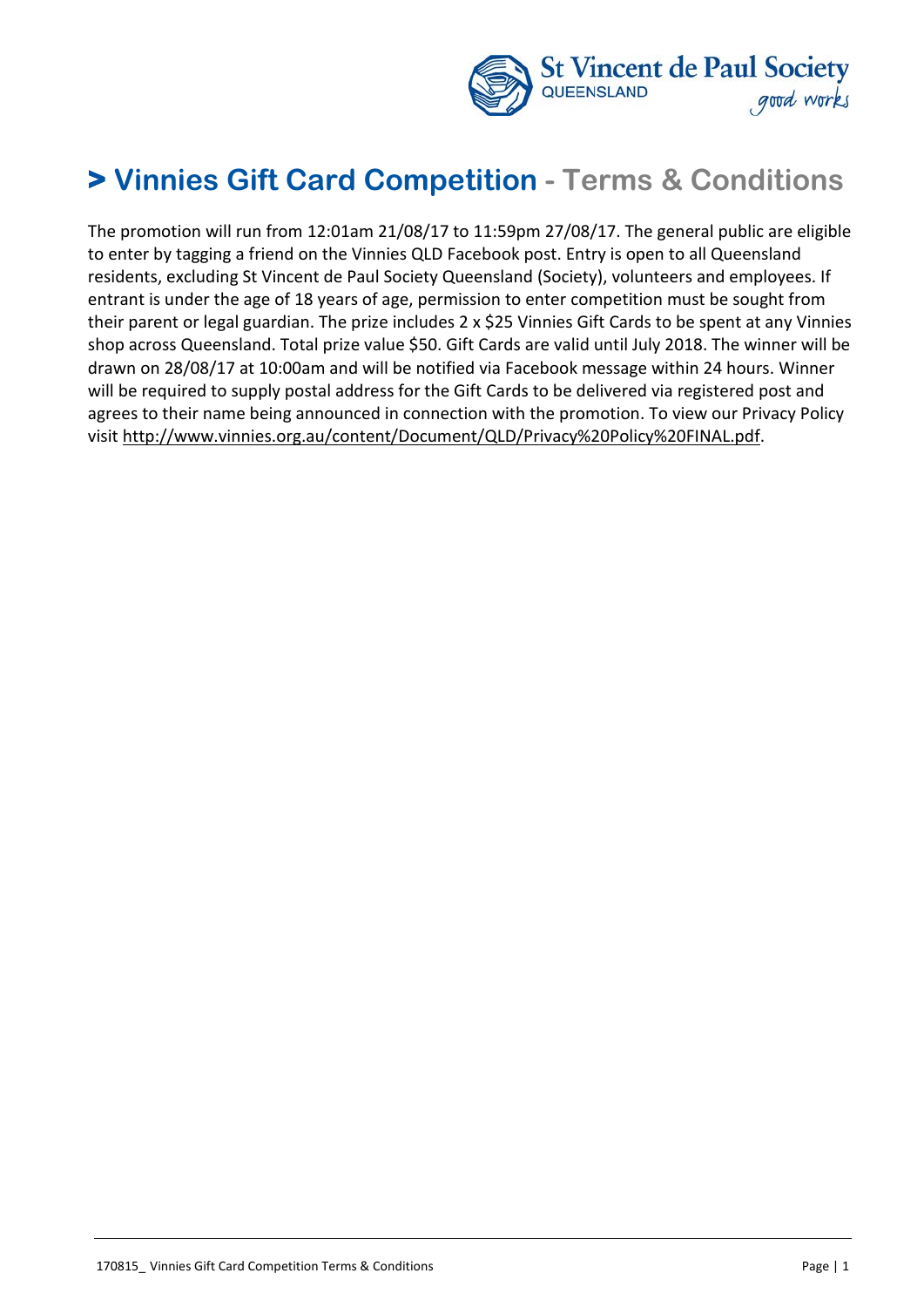

# **Vinnies Gift Card Terms & Conditions**

# **1. Who issues the gift card?**

1.1 Gift cards are issued by St Vincent de Paul Society Queensland (ABN 14211 506 904) of 10 Merivale Street, South Brisbane, QLD 4101, herein referred to as "we" or "us".

#### **2. Subject to these terms & conditions**

- 2.1 Gift cards are issued subject to these terms and conditions.
- 2.2 These terms and conditions form part of the legally binding contract arising:
	- (a) between us and the original purchaser when a gift card is purchased; and
	- (b) between us and the bearer when the bearer redeems a gift card.

#### **3. Who can redeem gift cards?**

- 3.1 Gift cards are transferable from the original purchaser.
- 3.2 Gift cards may be redeemed by the bearer.

#### **4. Where can gift cards be redeemed?**

- 4.1 Gift cards may be redeemed in select Queensland "Vinnies" retail centre.
- 4.2 Gift cards may not be redeemed outside Queensland.
- 4.3 We reserve the right to open new "Vinnies" retail centres, close existing "Vinnies" retail centres or change the opening hours of "Vinnies" retail centres in our absolute discretion. Such changes do not entitle you to return gift cards for a refund.

#### <span id="page-1-0"></span>**5. When can gift cards be redeemed?**

- 5.1 Gift cards may be redeemed within 12 months of the date of issue.
- 5.2 Gift cards expire 12 months from the date of issue and after that time we will no longer honour them. Unused balances will not be refunded. Gift cards provided for material aid do not expire.
- 5.3 The gift card will state one or both of the date of issue or the expiry date.

# **6. How can gift cards be redeemed?**

- 6.1 Gift cards may be redeemed in multiple transactions. Where the redeemed value is less than the value on the gift card, the remaining value will be available for use in later transactions (subject to clause [5\)](#page-1-0). The remaining value will not be displayed or noted on the gift card itself.
- 6.2 Gift cards may be combined with other payment means (for example cash, credit card, EFTPOS or other gift cards) in a single transaction.
- 6.3 Gift cards can be redeemed for goods only.
- 6.4 Gift cards cannot be redeemed for cash or for new cards.
- 6.5 Gift cards cannot be returned for a refund, reloaded, consolidated to a new gift card or split into multiple gift cards.
- 6.6 Where goods have been paid for with gift cards, those goods cannot be returned for a refund simply because you have changed your mind. Nothing in these terms and conditions seeks to limit your rights under the Australian Consumer Law.